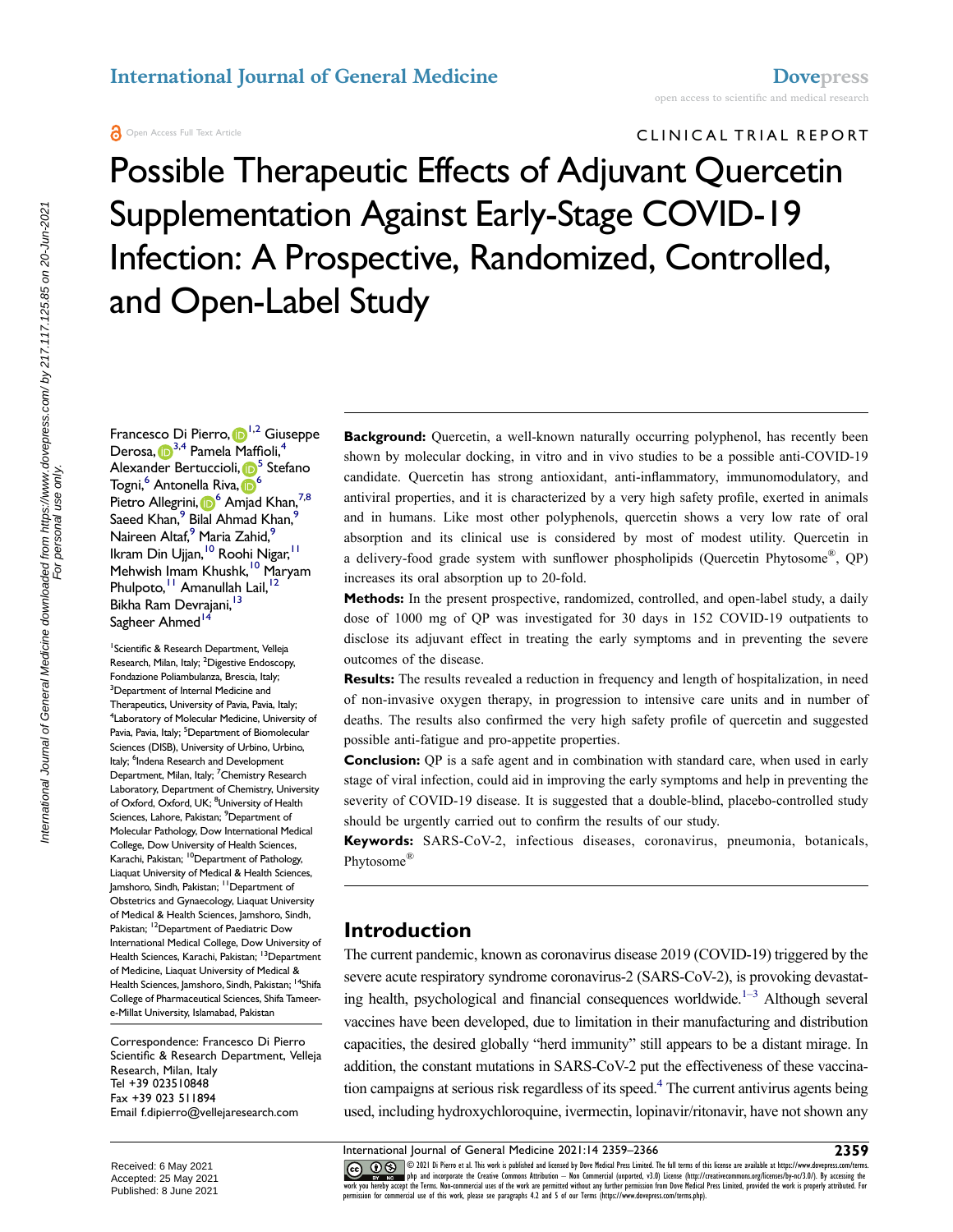<span id="page-1-4"></span><span id="page-1-3"></span><span id="page-1-2"></span><span id="page-1-1"></span><span id="page-1-0"></span>conclusive benefits.<sup>[5](#page-6-2)</sup> New possible treatments that are safe, affordable, and worldwide available targeting the SARS-CoV -2 are therefore urgently required.<sup>6</sup> SARS-CoV-2 proteases, like 3-chymotrypsin-like protease (3CLpro), papain-like protease (PLpro), RNA-dependent RNA polymerase, spike (S) protein and human angiotensin-converting enzyme 2 (hACE2) are considered possible targets for developing effective anti-COVID-19 drugs.[7](#page-6-4) Recently, molecular docking studies have suggested the possible binding interaction of quercetin with the  $3CL pro$ , PLpro, and S-hACE2 complex. $8-12$  Some recent results, obtained by biophysical techniques, appear to support the results of the molecular docking studies. $13$  Quercetin, a flavonol not naturally present in the human body, is the most abundant polyphenol in fruits and vegetable and is widely used as a dietary supplement to boost the immune system and promote a healthy lifestyle. Quercetin is characterized by three crucial properties: antioxidant, anti-inflammatory and immunomodulatory. The combination of these actions allows quercetin to be a potential candidate to support all unhealthy conditions where oxidative stress, inflammation and immunity are involved. These conditions include a several disorders that can be related to cardiovascular health, healthy-aging, bones and joint health, sport and physical activity, gut, and respiratory health.<sup>14</sup> The above-described properties of quercetin prompted us to clinically investigate its potential therapeutic role in COVID-19. Unfortunately, as for most of polyphenols, the clinical use of quercetin has been limited due to its low solubility and reduced absorption.<sup>[15](#page-6-8)[,16](#page-7-0)</sup> Recently, to improve its solid dispersion in the gut, quercetin has been formulated with sunflower lecithin. By this formulation, quercetin has shown better absorption rate, up to 20 times greater than those previously obtained with pure quercetin, without any notable side effects.<sup>17</sup> Since a bioavailable form of quercetin could be evaluated as a potential anti-COVID-19 candidate in sympto-matic patients,<sup>18[,19](#page-7-3)</sup> at the Liaquat University of Medical and Health Sciences (LUMHS), Jamshoro (Pakistan), we carried out a prospective, randomized, controlled, open-label study on 152 outpatients, not severely symptomatic at the enrolment, resulted infected with SARS-CoV-2. Our results showed a possible protective effect of bioavailable quercetin on COVID-19 patients when administered in the early days of coronavirus infection.

# <span id="page-1-8"></span><span id="page-1-7"></span><span id="page-1-6"></span>**Patients and Methods**

#### **Participants**

Between September 2020 and March 2021, 152 outpatients, with confirmed infection of SARS-CoV-2, but not with severe COVID-19 symptoms, were enrolled at the Liaquat University of Medical and Health Sciences (LUMHS), Jamshoro (Pakistan). The inclusion criteria were to be 18 years or older of either gender, test positive for COVID-19 by polymerase chain reaction (PCR), give informed written consent to participate in the study, have oxygen saturation higher than 93% and typical symptoms associated with COVID-19 including fever, dyspnoea, dry cough, sore throat, cold, rhinorrhoea, and conjunctivitis of mild/moderate grade to be manageable with pharmacological therapy at home. The exclusion criteria were receiving antiretroviral therapy or immune system booster medications in the last 3 months, declaring hypersensitivity or allergic reaction to quercetin or to its formula excipients, declaring glucose-6-phosphate dehydrogenase (G6PD) deficiency, being at the end stage of renal disease, and/or terminal cancer or declining to participate in the study.

## Study Arms, Tested Product, and Treatment Plans

<span id="page-1-5"></span>After randomization process (1:1), the 152 subjects were divided into two groups of 76 subjects each. The first group were prescribed with a standard care, to be performed at home, constituted by analgesics/anti-fevers, oral steroids, and antibiotics, as established by the hospital guidelines. This group was indicated as SC (Standard of Care). The second group were prescribed, along with the same standard care foreseen for the first group, with an adjunctive daily supplementation, lasting 30 days, constituted by 2 tablets/day (1 every 12 hours) containing quercetin formulated with sunflower lecithin in a 1:1 weight ratio. Each tablet (Quevir®, a dietary supplement notified by Pharmextracta S.p.A., Italy, to the Italian Health Authorities on August 3, 2020 with document number I.5.i.h.2/ 2020/103,806) contained 500 mg of Quercetin Phytosome® (QP) developed by Indena S.p.A., Milan, Italy. QP corresponded to 200 mg of quercetin; therefore, each daily treatment corresponded to 400 mg of quercetin. This group was indicated as QP. After being visited, diagnosed, and prescribed with the precise therapeutic scheme, standard care, or standard care plus QP each patient was sent back home. All enrolled patients were provided with a telephone number to be in a daily direct contact with the medical doctors involved in the study and to inform them about their medical condition. Patients were also advised to seek urgent medical assistance in case of minimal worsening or side effects occurrence. Study participants from both groups were asked not to change their usual diet and to abstain, if possible, from dietary supplements containing lactoferrin, zinc, vitamin C and vitamin D for the duration of the study.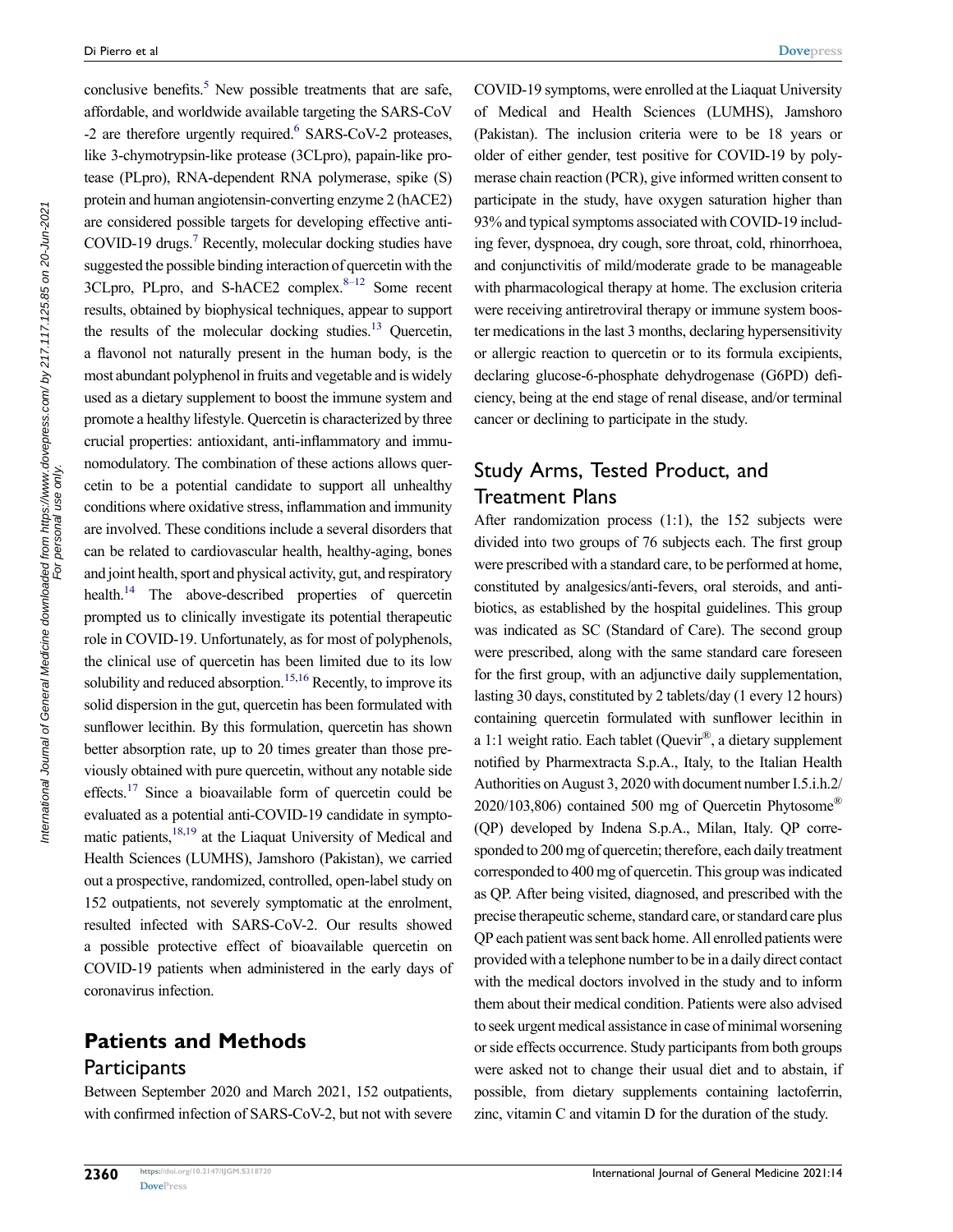### Ethical Considerations

In accordance with the Declaration of Helsinki, written informed consent was obtained from all participants involved in the study. The patients were assured that declining to participate in the study or leaving the study at any point would not affect the quality of their treatment and that they would thereafter receive the best care available. The study protocol was approved by the Liaquat University of Health Sciences Ethical Review Board via document number LUMHS/REC/894. The trial was registered on clinicaltrials.gov with identifier number as NCT04578158.

#### Statistical Analysis

To evaluate the difference in clinical outcomes, the Chi-square test (likelihood ratio and Pearson) was used. To describe the days of hospitalization versus treatment, the Box Plot was used. To compare the hospitalisation lengths the Student's *t*-test and the non-parametric Wilcoxon/Kruskal–Wallis Test (Rank Sums) procedures were used. The odds ratio between the two groups was calculated for the number of hospitalisations and for the need of non-invasive oxygen. Mean values, dispersion indexes and 95% CI, were calculated for all continuous variables. For the analysis was used the JMP14 Pro of SAS institute (Marlow, Buckinghamshire, UK).

## **Results**

According to the aim of our prospective, randomized, controlled and open-label study, primary endpoints were as follows: 1) need and 2) length of hospitalization, 3) need of non-invasive oxygen therapy, 4) progression to intensive care units, and 5) death. Secondary endpoints were as follows: 1) adherence, 2) tolerability, and 3) side effects as a direct consequence of the quercetin supplementation. The study has compared two groups of treatment constituted by 76 outpatients each: a Standard Care (SC) group and a second group (QP) where, besides the standard care, the subjects were treated for 30 days with two tablets/day containing as active ingredient 500 mg of a bioavailable form of quercetin As shown in [Table 1,](#page-3-0) the two groups resulted to be overlapping for numbers of patients, sex, and age stratification with no statistically significant differences. According to [Table 2,](#page-3-1) outpatients needing hospitalization were 22 (28.9%), with an average length of  $6.77 \pm 3.08$  days in the SC group, and 7 (9.2%) with an average length of  $1.57 \pm 0.53$ in the QP group. Both data resulted to be highly significant. Patients needing not invasive oxygen therapy were 15  $(19.7\%)$  in the SC group and 1  $(1.3\%)$  in the QP group,

with highly significant difference between the groups. Patients progressive to very severe conditions to proceed to intensive care unit (ICU) were 8 (10.5%) in the SC group. Three of them died. No patients of the QP group proceeded to ICU and none of that group died. Both ICU and death results show significant difference between the two groups, when calculated with the likelihood ratio, and close to be significant when calculated with Pearson ([Table 2](#page-3-1)).

To deeply study the positive results demonstrating the possible protective effect obtained by the add-on therapy (QP group) and to rule out a possible correlation between comorbidities and hospitalization, the possible differences in comorbidities (as declared at the enrolment) in both the groups were analysed. As shown in [Table 3](#page-4-0), the two groups had significant differences. Patients with comorbidities were 45 out of 76 in the SC group and 29 out of 76 in the QP group. Anyway, as clearly shown in [Table 4,](#page-4-1) the statistical analysis performed to evaluate a possible correlation between comorbidities and hospitalization showed that the two parameters could be considered independent variables. In consequence of that, the likelihood to be hospitalized for a patient of the SC group resulted to be fourfold that of a patient of the QP group (odds ratio: 4.015873; lower 95%: 1.597101; upper 95%: 10.09782). To evaluate the impact of QP on otherwise healthy subjects we also analysed the two groups only considering the patients without comorbidities. As shown in [Table 5,](#page-4-2) the QP group showed ameliorated clinical outcomes with a significant difference for length of hospitalization and need of oxygen therapy with a likelihood for a patient of the SC group that was 13-fold that of a patient of the QP group (odds ratio: 12.847; lower 95%: 7.84; upper 95%: 21.11). With regards to the number of hospitalized patients, patients with need of intensive care and deaths, the analysis showed not a statistically significant but a positive tendency for QP. This is likely due to the small number of patients considered and to the different number of comorbidity-free patients in the two groups. With regards to secondary endpoints, adherence to add-on therapy was more than 95% and quercetin was generally well tolerated with no apparent toxicity. No peculiar side effects were reported by the patients and the few cases of gastric pain and reflux, constipation, diarrhoea, meteorism, flatulence and sleep disorders were selfresolving in few days and similarly occurred in the SC group demonstrating that they likely could not be attributed to the use of quercetin (data not shown). Noteworthy, most patients of the QP group reported to investigators clear beneficial effects including reduction of fatigue and tiredness and appetite improvement (data not shown). The study was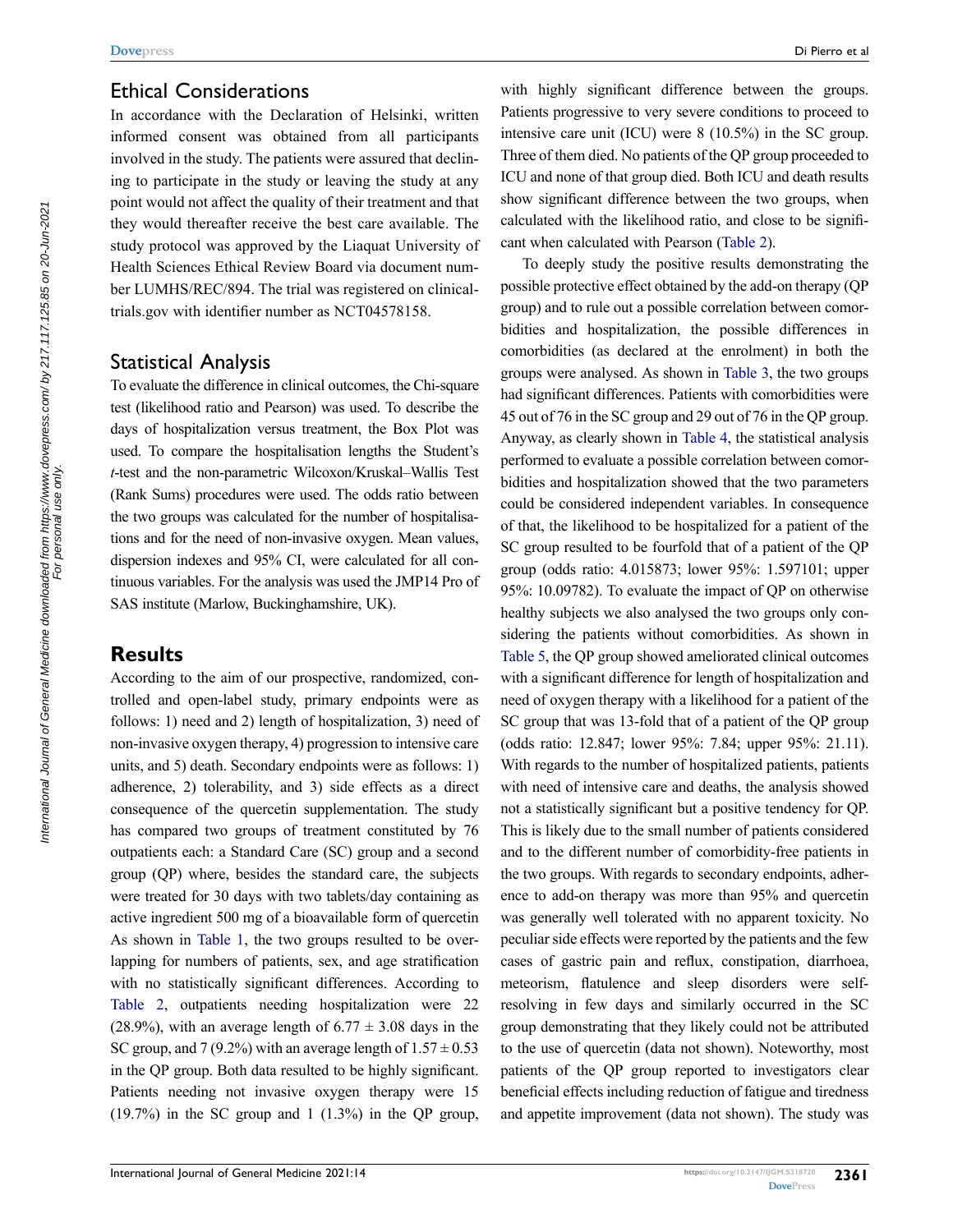|                  |                                                               | Group SC                 | Group QP       | Þ                                         |
|------------------|---------------------------------------------------------------|--------------------------|----------------|-------------------------------------------|
| N                |                                                               | 76                       | 76             |                                           |
| Sex: Male/Female |                                                               | 46/30                    | 42/34          | n. s.                                     |
| Age (years)      | $71 - 80$<br>$61 - 70$<br>$51 - 60$<br>$41 - 50$<br>$31 - 40$ | 2<br>6<br>18<br>17<br> 4 | 17<br>18<br> 3 | n. s.<br>n. s.<br>n. s.<br>n. s.<br>n. s. |
|                  | $21 - 30$<br>$18 - 20$                                        | 4<br>5                   | 16<br>4        | n. s.<br>n. s.                            |

<span id="page-3-0"></span>**Table 1** Enrolled Outpatients According to Sex and Age Stratification

**Abbreviations**: SC, standard care; QP, formulated quercetin (+standard care); n. s., not significant.

intended to evaluate the established primary and secondary outcomes during the 30 days from the enrolment until the end of the quercetin administration. To that date, apart from the three expired subjects of the SC group, all hospitalized patients, including those patients moved to the ICU, were discharged alive from the hospital.

## **Discussion**

In the recent past, there have been several pandemics. Within the context of globalisation, some of these pandemics have

<span id="page-3-1"></span>

|  |  | Table 2 Clinical Outcomes in the Two Studied Groups |  |  |  |  |  |
|--|--|-----------------------------------------------------|--|--|--|--|--|
|--|--|-----------------------------------------------------|--|--|--|--|--|

truly raised the global risk to humankind. The COVID-19 pandemic is the latest of these. The goal of having developed several vaccines effective against SARS-CoV-2 is counteracted by the risk of constant virus mutations and by the difficulties in being quick with regards to manufacturing and distributing these vaccines worldwide. Therefore, while waiting for vaccines to get rid of this pandemic, researchers worldwide have focused all their efforts on investigating other possible treatments that are safe, affordable, and worldwide available, bearing in mind that the plant kingdom can supply chemical skeletons that, since ancient times, have provided humans with "drugs" for diverse disease conditions. In such scenario, the phytochemical agents that have demonstrated immune-modulatory, anti-viral, anti-inflammatory and antioxidant properties, along with an excellent safety profile, could be used to boost the body immune system, to reduce excessive inflammation, to inhibit viral replications and to help in preventing the COVID-19 disease development and progression. Quercetin is a phytochemical and a dietary supplement that has widely demonstrated these properties. Particularly, its antioxidant and anti-inflammatory properties seem to be closely related to its effective role against a variety of conditions related to inflammation, including viral infections, respiratory diseases, allergies, asthma, hay fever, arthritis, atherosclerosis, hypercholesterolemia, heart disease and circulatory disorders,

|                             | <b>Group SC</b> | <b>Group QP</b> | $p^a$  | p <sup>b</sup> | $\mathbf{p}^{\mathrm{c}}$ |
|-----------------------------|-----------------|-----------------|--------|----------------|---------------------------|
| Patients hospitalized       | 22 (28.9%)      | 7(9.2%)         | 0.0016 | 0.0020         |                           |
| Days of hospitalization*    | $6.77 \pm 3.08$ | $1.57 \pm 0.53$ |        |                | 0.0001                    |
| Hospitalization frequencies |                 |                 | 0.0001 | 0.0037         |                           |
| I day                       | 0               | 3               |        |                |                           |
| 2 days                      |                 | 4               |        |                |                           |
| 3 days                      | $\overline{2}$  | 0               |        |                |                           |
| 4 days                      | 3               | 0               |        |                |                           |
| 5 days                      |                 | 0               |        |                |                           |
| 6 days                      | 3               | 0               |        |                |                           |
| 7 days                      | 4               | 0               |        |                |                           |
| 8 days                      | 3               | 0               |        |                |                           |
| 9 days                      | $\overline{2}$  | 0               |        |                |                           |
| 10 days                     | $\overline{2}$  | 0               |        |                |                           |
| 16 days                     |                 | $\mathbf 0$     |        |                |                           |
| Patients needed oxygen      | 15 (19.7%)      | 1(1.3%)         | 0.0100 | 0.0125         |                           |
| Patients in ICU             | 8(10.5%)        | 0               | 0.0211 | 0.0608         |                           |
| Deaths                      | 3(3.9%)         | 0               | 0.04   | 0.0802         |                           |

**Notes**: \*Expressed as mean ± standard deviation; p<sup>a</sup>: likelihood ratio; p<sup>b</sup>: Pearson; p<sup>c</sup>: *t* test and Wilcoxon/Kruskal–Wallis tests. **Abbreviations**: SC, standard care; QP, formulated quercetin (+standard care); ICU, intensive care unit.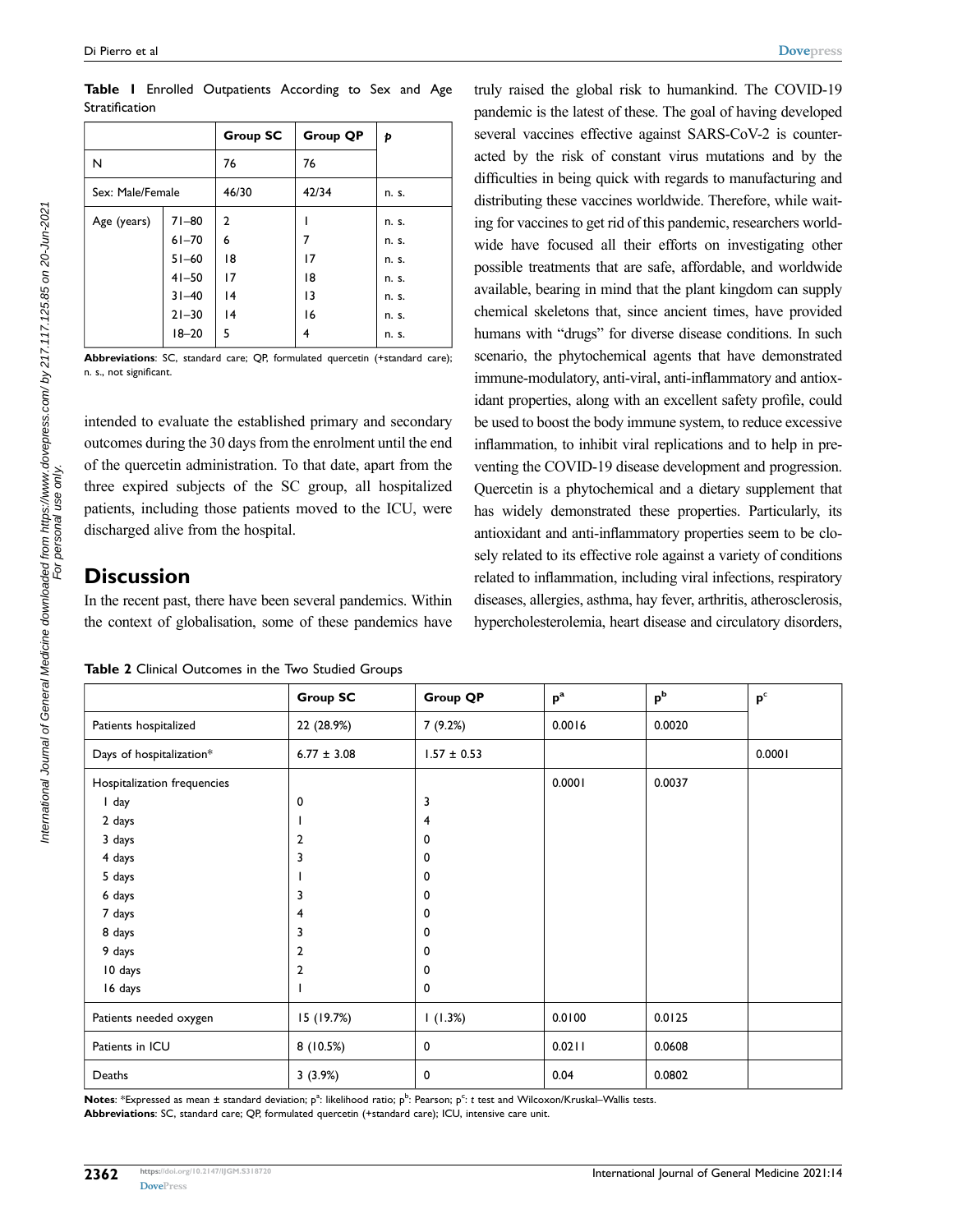<span id="page-4-0"></span>**Table 3** Number of Patients with or without Comorbidities at the Enrolment

|                                | Group<br><b>SC</b> | Group<br>QP | $\boldsymbol{\mathsf{p}}^{\mathrm{a}}$ | $\mathsf{p}^{\mathsf{b}}$ |
|--------------------------------|--------------------|-------------|----------------------------------------|---------------------------|
| With comorbidities             | 45 (59.2%)         | 29 (38.2%)  | 0.0092                                 | 0.0094                    |
| Frequency of<br>comorbidities* |                    |             |                                        |                           |
| 0                              | 31 (40.8%)         | 47 (62.8%)  |                                        |                           |
|                                | 23 (30.3%)         | 16 (22.2%)  |                                        |                           |
| >I                             | 22 (28.9%)         | 13 (15.0%)  |                                        |                           |

Notes: p<sup>a</sup>: likelihood ratio; p<sup>b</sup>: Pearson; \*Tuberculosis; asthma; allergy; type 2 diabetes; type 1 diabetes; gestational diabetes; hypertension; hypercholesterolemia; heart disease; chronic lung disease; thalassemia; polycystic ovary syndrome. **Abbreviations**: SC, standard care; QP, formulated quercetin (+standard care).

<span id="page-4-1"></span>**Table 4** Statistical Relationship Between Comorbidities and Hospitalization

|                          | Hospitalized | <b>Not</b><br>Hospitalized | $p^a$  | p <sub>b</sub> |
|--------------------------|--------------|----------------------------|--------|----------------|
| With<br>comorbidities    | 18(62.1%)    | 56 (45.5%)                 | 0.1078 | 0.1089         |
| Without<br>comorbidities | 11(37.9%)    | 67 (54.5%)                 |        |                |

<span id="page-4-3"></span>**Notes**: p<sup>a</sup>: likelihood ratio; p<sup>b</sup>: Pearson.

**Abbreviations**: SC, standard care; QP, formulated quercetin (+standard care).

insulin resistance and diabetes, eye-related disorders (including cataracts), stomach ulcers, cognitive impairment, gout, cancer, chronic fatigue syndrome, inflammation of the

prostate, bladder, and ovaries, chronic infections of the prostate, skin disorders, including dermatitis and hives. $14$  Besides the "historical" pharmaco-clinical findings, the volume of data produced in the last 15 months for quercetin suggesting that this polyphenol could be a potential candidate for COVID-19, strongly prompted us to carried out a clinical study aimed to highlight its possible role within the context of this disease. Quercetin is a lipophilic compound, so it is assumed that it can cross the intestinal membranes by simple diffusion, and theoretically, this absorption is better than its glycoside forms which reach the intestines without degradation. Nevertheless, human data describe a very low oral absorption for quercetin. Due to the quercetin poor pharmacokinetics profile, it has been decided to use a lecithin delivery system form of quercetin (QP), described to be up to 20-folds more bioavailable than a not-formulated one.<sup>17</sup> According to the kinetic parameters obtained in humans, the bioavailability rate of quercetin after the oral use of the phytosome form can be considered very far from the one considered toxic and obtained after intravenous injection in subject with cancer. [20](#page-7-4) We have then carried out a prospective, randomized, controlled and open-label study to evaluate the anti-COVID-19 effects of this orally bioavailable form of quercetin on symptomatic outpatients. According to the results of this clinical research, the add-on therapy with QP has significantly reduced the need (−68.2%) and the length (−76.8%) of hospitalization, the need of non-invasive oxygen therapy (−93.3%), the progression to intensive care units (none

<span id="page-4-2"></span>**Table 5** Clinical Outcomes in the Two Studied Groups Only Considering Patients with No Comorbidities at the Enrolment

|                             | <b>Group SC</b> | <b>Group QP</b> | $p^a$  | $p^b$  | p <sup>c</sup> |
|-----------------------------|-----------------|-----------------|--------|--------|----------------|
| Patients                    | 31              | 47              |        |        |                |
| Patients hospitalized       | 7 (22.6%)       | 4(8.5%)         | 0.0840 | 0.0806 |                |
| Days of hospitalization*    | $5.14 \pm 2.79$ | $1.25 \pm 0.50$ |        |        | 0.0097         |
| Hospitalization frequencies |                 |                 | 0.0410 | 0.1147 |                |
| I day                       | 0               | 3               |        |        |                |
| 2 days                      |                 | 4               |        |        |                |
| 3 days                      | $\overline{2}$  | 0               |        |        |                |
| 4 days                      | 3               | 0               |        |        |                |
| 7 days                      | 4               | 0               |        |        |                |
| 8 days                      | 3               | 0               |        |        |                |
| 9 days                      | $\overline{2}$  | 0               |        |        |                |
| Patients needed oxygen      | 4 (12.9%)       | 0               | 0.0055 | 0.0115 |                |
| Patients in ICU             | 2(6.5%)         | 0               | 0.0521 | 0.0777 |                |
| Deaths                      | 2(6.5%)         | 0               | 0.0521 | 0.0777 |                |

**Notes**: \*Expressed as mean ± standard deviation; p<sup>a</sup>: likelihood ratio; p<sup>b</sup>: Pearson; p<sup>c</sup>: *t* test and Wilcoxon/Kruskal–Wallis tests. **Abbreviations**: SC, standard care; QP, formulated quercetin (+standard care); ICU, intensive care unit.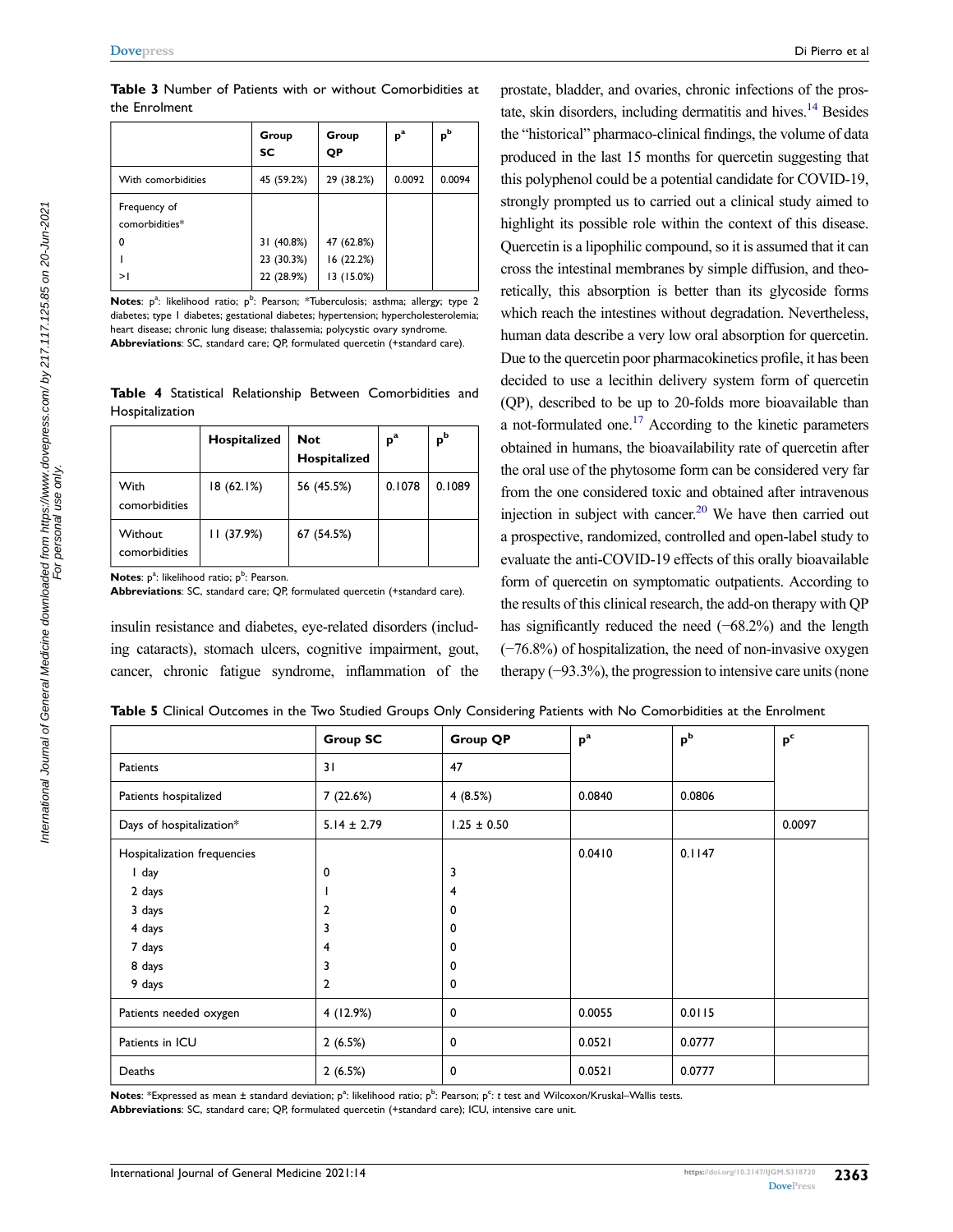versus 8 subjects) and the number of deaths (none versus 3 subjects). Globally considered, the effect of QP seems to have a strong impact not only considering the difference in terms of admission to ICU and in terms of fatal outcome, but particularly considering the difference in terms of days of hospitalization. The days spent by subjects whose disease progressed and needed hospitalization were 131 for SC group and 11 for the QP one. This difference means that using QP as add-on therapy to standard care has reduced by 91.6% the days of hospitalization. Along with these results, QP not only has shown to be well tolerated and devoid of peculiar side effects, but was also reported by subjects to be beneficial against chronic fatigue and tiredness, and appetite lost, being this last two aspects commonly described as COVID-19 possibly invalidating related sequelae.<sup>21</sup> Unfortunately, when the trial was scheduled, we did not foresee to use a standardized questionnaire to possibly evaluate these last two aspects by using a well-recognized score scale. Therefore, notwithstanding their importance, we could not quantify them. Our study has not tried to understand the possible mechanism of action of quercetin. It is suggested that this aspect should be investigated in further studies. Computational methods on molecular docking studies have apparently shown that quercetin could affect SARS-CoV-2 by interacting with 3CLpro, PLpro, and/or S protein.<sup>[11–13](#page-6-9)</sup> In addition to these targets, other features should be considered for quercetin as being endowed with a likely general antiviral role. Moreover, based on the strong inflammatory cascade and the blood clotting phenomena triggered during SARS-CoV-2 infection, the multifaceted aspect of quercetin, which has been well described as exerting both anti-inflammatory and thrombin-inhibitory actions should be taken into consideration.<sup>22[,23](#page-7-7)</sup> It is well-know that P-glycoprotein (P-gp), a membrane transporter, can modify the absorption of various drugs. Anyway, pro-inflammatory cytokines released during infections have been observed to inhibit its expression and activity. $24$  As P-gp modifier, quercetin, by interfering with P-gp expression, could then inhibit the cytokine storm-like consequences in COVID-19 patients.<sup>25</sup> Quercetin is also a well-known zinc ionophore and it has been also described to cooperate with vitamin C in producing anti-inflammatory effects[.26](#page-7-10) Anyway, even if we cannot deny a possibly role played by these substances, naturally contained in food, we ask to the enrolled subjects to avoid the use of supplements containing them. Last, but not the least, one can assume that also the strong antioxidant role demonstrated in hundreds of in vitro and in vivo tests by quercetin $^{27}$  could have favoured the positive results obtained in our study. Unfortunately, although some empirical and/or case-control

<span id="page-5-8"></span><span id="page-5-7"></span>clinical evaluations would seem encouraging for quercetin, high-quality clinical data to compare with do not exist and this does limit our understanding of the clinical role possibly played by this polyphenol. A randomised study performed a decade ago enrolled 1002 adult subjects affected by viral infections of the upper respiratory tract apparently showed that quercetin administered at very high dosages (1000 mg/dose) for 12 weeks reduced the days of illness in middle-aged and elderly subjects.<sup>28</sup> More recently, an empirical study conducted at a Wuhan hospital showed that an approach where, in addition to conventional therapies patients were treated with traditional Chinese medicine remedies, including herbs with a high quercetin content, was medically safe, free from side effects, beyond those due to the conventional approach alone, and was able to improve the symptoms of patients with COVID-19[.29](#page-7-13) Besides these two pilot trials, nothing else have been published so far, at least at our knowledge. Irrespective of the randomization procedure of our study, at the enrolment the two group showed a significant difference in terms of comorbidities. Our statistical analysis suggested that comorbidities and hospitalization can be considered independent variables not directly affecting each other. Anyway, considering the importance that this aspect could have on our findings, we have re-analysed our data not considering the patients with comorbidities. The results obtained with this second approach once again demonstrated the protective role played by quercetin in the QP group. The same results were also obtained by analysing the two groups excluding comorbidity-free subjects (data not shown).

#### **Limitations**

<span id="page-5-6"></span><span id="page-5-5"></span><span id="page-5-4"></span><span id="page-5-3"></span><span id="page-5-2"></span>We are perfectly aware of the pragmatic nature of our study and of the possible limits of our results, not being obtained in double-blind and in placebo-controlled conditions. For these reasons, it is suggested that these results should be urgently validated in more controlled conditions and in larger cohorts of patients. Besides these, our study also did not involve the monitoring of important inflammatory markers associated with viral infections, including C-reactive protein, D-dimer, and so on, and a repeat of RT-PCR test to know exactly when the subjects became negative for SARS-CoV-2. The reason for this is that in our initial intentions we just wanted to see if quercetin, pragmatically, was able to give a real advantage in COVID-19 patients. In fact, when we designed the protocol of the study no vaccine had yet demonstrated to be safe and effective and a worldwide vaccination procedure seemed to be just a mirage. In the light of these considerations and

<span id="page-5-1"></span><span id="page-5-0"></span>International Journal of General Medicine downloaded from https://www.dovepress.com/ by 217.117.125.85 on 20-Jun-2021 For personal use only.

nternational Journal of General Medicine downloaded from https://www.dovepress.com/ by 217.117.125.85 on 20-Jun-2021<br>For personal use only.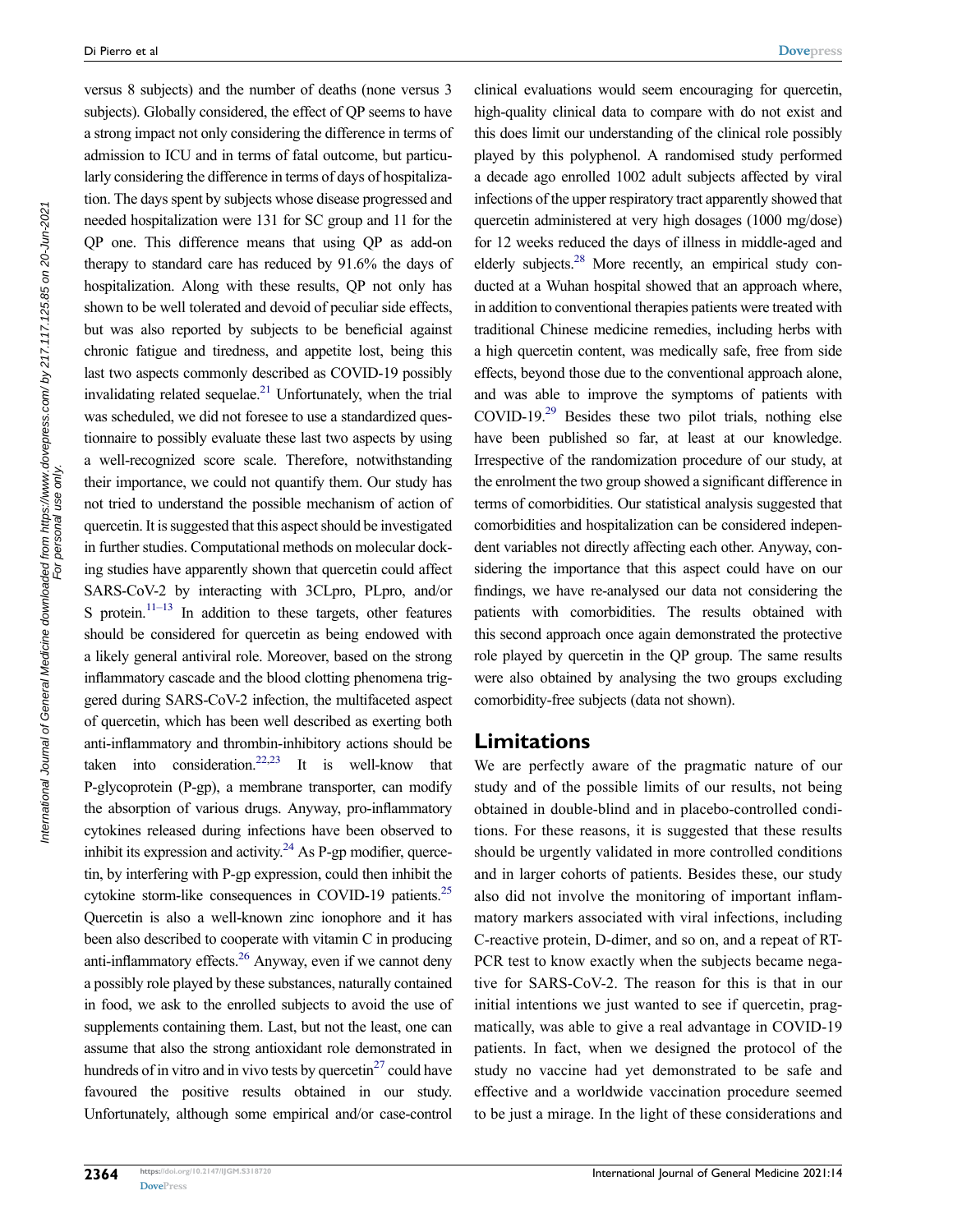limitations, we consider our results both as the first real demonstration of a possible clinical effect of quercetin in an anti-pandemic perspective and, furthermore, as a necessary starting point for a new path that must be carried out to validate our results, beyond any reasonable doubt.

#### **Conclusions**

According to the results obtained in our 30-day, prospective, randomized, controlled, open-label and pilot clinical study in which 152 COVID-19 symptomatic outpatients were enrolled, the use as adjuvant therapy of a daily dose of 1000 mg/day of formulated quercetin (2 daily doses of 500 mg each), corresponding to 400 mg of quercetin delivered by sunflower lecithin (a food-grade delivery system used to improve the well-known poor oral bioavailability of quercetin), statistically improved all the clinical outcomes considered (need and length of hospitalization, need of noninvasive oxygen therapy, progression to intensive care units and death) being at the same time well tolerated by all the subjects. The clinical results obtained in our study are in line with a very recently published meta-analysis of preclinical studies where the authors concluded that the preclinical use of quercetin, or polyphenols of the quercetin type, in animal models of viral respiratory infection is able to significantly reduce: the mortality rate, the viral load, the release of proinflammatory cytokines, the presence of reactive oxygen species, the production of mucus and, therefore, also the resistance of the airways. Supplementing with quercetin-type molecules could therefore be considered a promising strategy for the treatment of viral respiratory infections.[30](#page-7-14)

## <span id="page-6-10"></span>**Data Sharing Statement**

Data related to this manuscript can be made available from the corresponding author upon reasonable request.

## **Acknowledgments**

We thank Indena S.p.A. and Pharmextracta S.p.A. for supporting the study and Prof. Martino Recchia for the execution of the statistical analysis.

### **Disclosure**

FDP is a member of the Scientific Board of Pharmextracta. AB provided scientific advice to Pharmextracta S.p.A. PA, ST and AR are employees of and belong to the Scientific Board of Indena. AR reports a pending patent WO2019016146A1 for quercetin phytosome. The authors report no other conflicts of interest in this work.

## **References**

- <span id="page-6-0"></span>1. Kim HH, Ryu J. Social distancing attitudes, national context, and health outcomes during the COVID-19 pandemic: findings from a global survey. *Prev Med*. [2021;](#page-0-14)148:106544. doi:[10.1016/j.](https://doi.org/10.1016/j.ypmed.2021.106544) [ypmed.2021.106544](https://doi.org/10.1016/j.ypmed.2021.106544)
- 2. Lindinger-Sternart S, Kaur V, Widyaningsih Y, Patel AK. COVID-19 phobia across the world: impact of resilience on COVID-19 phobia in different nations. *Couns Psychother Res*. 2021;21(2):290–302. doi:[10.1002/capr.12387](https://doi.org/10.1002/capr.12387)
- 3. Nayak J, Mishra M, Naik B, Swapnarekha H, Cengiz K, Shanmuganathan V. An impact study of COVID-19 on six different industries: automobile, energy and power, agriculture, education, travel and tourism and consumer electronics. *Expert Syst*. 2021. doi:[10.1111/exsy.12677](https://doi.org/10.1111/exsy.12677)
- <span id="page-6-1"></span>4. Aschwanden C. Five reasons why COVID herd immunity is probably impossible. *Nature*. [2021](#page-0-15);591(7851):520–522. doi:[10.1038/d41586-](https://doi.org/10.1038/d41586-021-00728-2) [021-00728-2](https://doi.org/10.1038/d41586-021-00728-2)
- <span id="page-6-2"></span>5. Mirtaleb MS, Mirtaleb AH, Nosrati H, Heshmatnia J, Falak R, Zolfaghari Emameh R. Potential therapeutic agents to COVID-19: an update review on antiviral therapy, immunotherapy, and cell therapy. *Biomed Pharmacother*. [2021;](#page-1-0)138:111518. doi:[10.1016/j.](https://doi.org/10.1016/j.biopha.2021.111518) [biopha.2021.111518](https://doi.org/10.1016/j.biopha.2021.111518)
- <span id="page-6-3"></span>6. Karki N, Verma N, Trozzi F, Tao P, Kraka E, Zoltowski B. Predicting Potential SARS-COV-2 drugs-in depth drug database screening using deep neural network framework SSnet, classical virtual screening and docking. *Int J Mol Sci*. [2021](#page-1-1);22(4):1573. doi:[10.3390/ijms22041573](https://doi.org/10.3390/ijms22041573)
- <span id="page-6-4"></span>7. McKee DL, Sternberg A, Stange U, Laufer S, Naujokat C. Candidate drugs against SARS-CoV-2 and COVID-19. *Pharmacol Res*. [2020](#page-1-2);157:104859. doi:[10.1016/j.phrs.2020.104859](https://doi.org/10.1016/j.phrs.2020.104859)
- <span id="page-6-5"></span>8. Zhang DH, Wu KL, Zhang X, Deng SQ, Peng B. In silico screening of Chinese herbal medicines with the potential to directly inhibit 2019 novel coronavirus. *J Integr Med*. [2020;](#page-1-3)18(2):152–158. doi:[10.1016/j.joim.2020.02.005](https://doi.org/10.1016/j.joim.2020.02.005)
- 9. Smith M, Smith JC. Repurposing therapeutics for COVID-19: supercomputer-based docking to the SARS-CoV-2 viral spike protein and viral spike protein-human ACE2 interface. *ChemRxiv*. 2020. doi:[10.26434/chemrxiv.11871402.v3](https://doi.org/10.26434/chemrxiv.11871402.v3)
- 10. Williamson G, Kerimi A. Testing of natural products in clinical trials targeting the SARS-CoV-2 (Covid-19) viral spike protein-angiotensin converting enzyme-2 (ACE2) interaction. *Biochem Pharmacol*. 2020;178:114123. doi:[10.1016/j.bcp.2020.114123](https://doi.org/10.1016/j.bcp.2020.114123)
- <span id="page-6-9"></span>11. Pandey P, Rane JS, Chatterjee A, et al. Targeting SARS-CoV-2 spike protein of COVID-19 with naturally occurring phytochemicals: an in-silico study for drug development. *J Biomol Struct Dyn*. [2020](#page-5-0):1–11. doi:[10.1080/07391102.2020.1796811](https://doi.org/10.1080/07391102.2020.1796811).
- 12. Khaerunnisa S, Kurniawan H, Awaluddin R, Suhartati S, Soetjipto S. Potential inhibitor of COVID-19 main protease (Mpro) from several medicinal plant compounds by molecular docking study. *Preprints*. 2020. doi:[10.20944/preprints.202003.0226.v1](https://doi.org/10.20944/preprints.202003.0226.v1)
- <span id="page-6-6"></span>13. Abian O, Ortega-Alarcon D, Jimenez-Alesanco A, et al. Structural stability of SARS-CoV-2 3CLpro and identification of quercetin as an inhibitor by experimental screening. *Int J Biol Macromol*. [2020](#page-1-4);164:1693–1703. doi:[10.1016/j.ijbiomac.2020.07.235](https://doi.org/10.1016/j.ijbiomac.2020.07.235)
- <span id="page-6-7"></span>14. Anand David AV, Arulmoli R, Parasuraman S. Overviews of biological importance of quercetin: a bioactive flavonoid. *Pharmacogn Rev*. [2016;](#page-1-5)10(20):84–89. doi:[10.4103/0973-7847.194044](https://doi.org/10.4103/0973-7847.194044)
- <span id="page-6-8"></span>15. Gao L, Liu G, Wang X, Liu F, Xu Y, Ma J. Preparation of a chemically stable quercetin formulation using nanosuspension technology. *Int J Pharm*. [2011](#page-1-6);404(1–2):231–237. doi:[10.1016/j.](https://doi.org/10.1016/j.ijpharm.2010.11.009) [ijpharm.2010.11.009](https://doi.org/10.1016/j.ijpharm.2010.11.009)